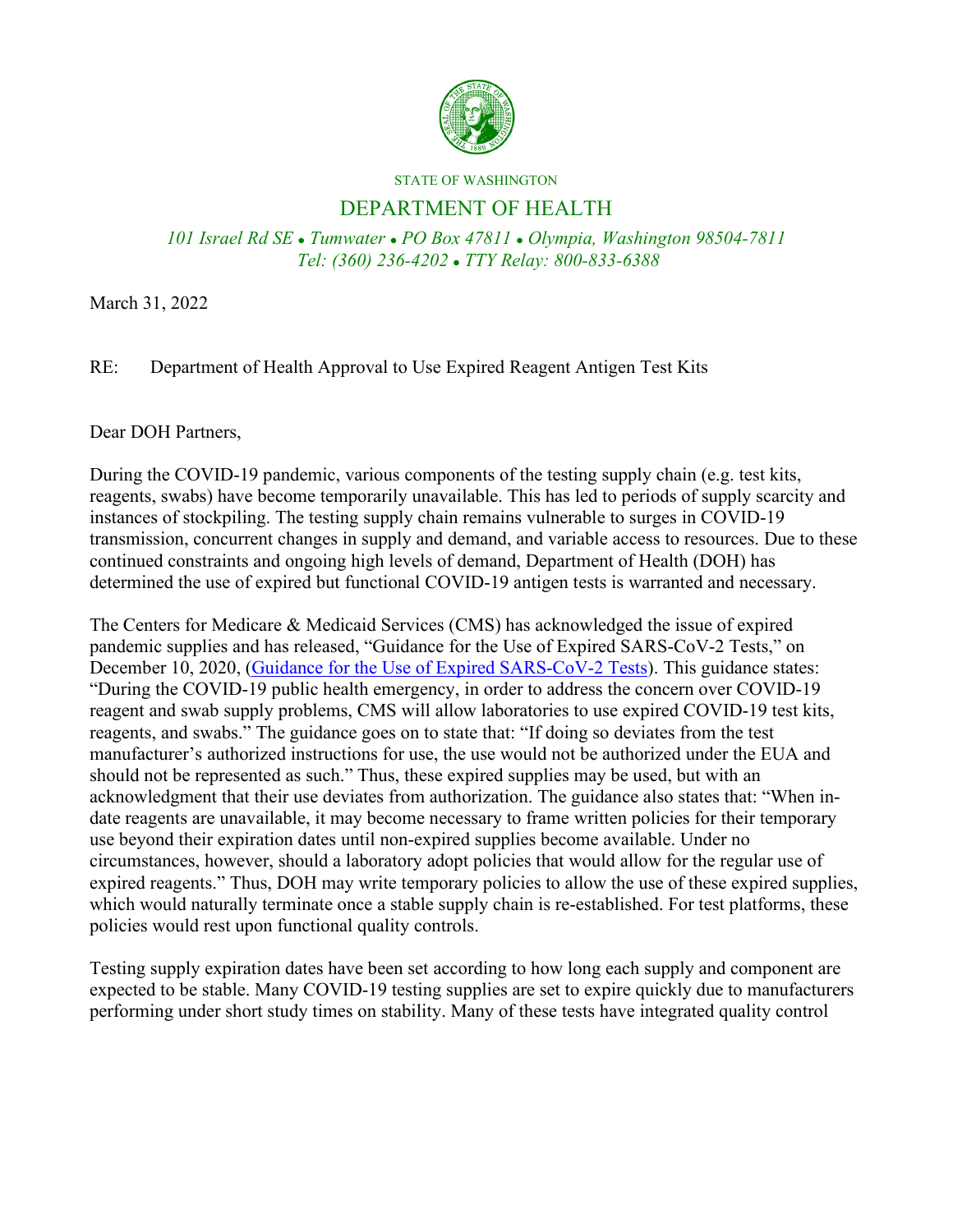Department of Health Partners Page 2 March 31, 2022

indicators, which can also be used to determine if an expired item can reliably be used. The scope of this document encompasses only antigen tests supplies that include an integrated quality control indicator and does not apply to molecular/PCR testing supplies.

Sincerely,

Jerrod Davis Assistant Secretary Division of Disease Control & Health Statistics